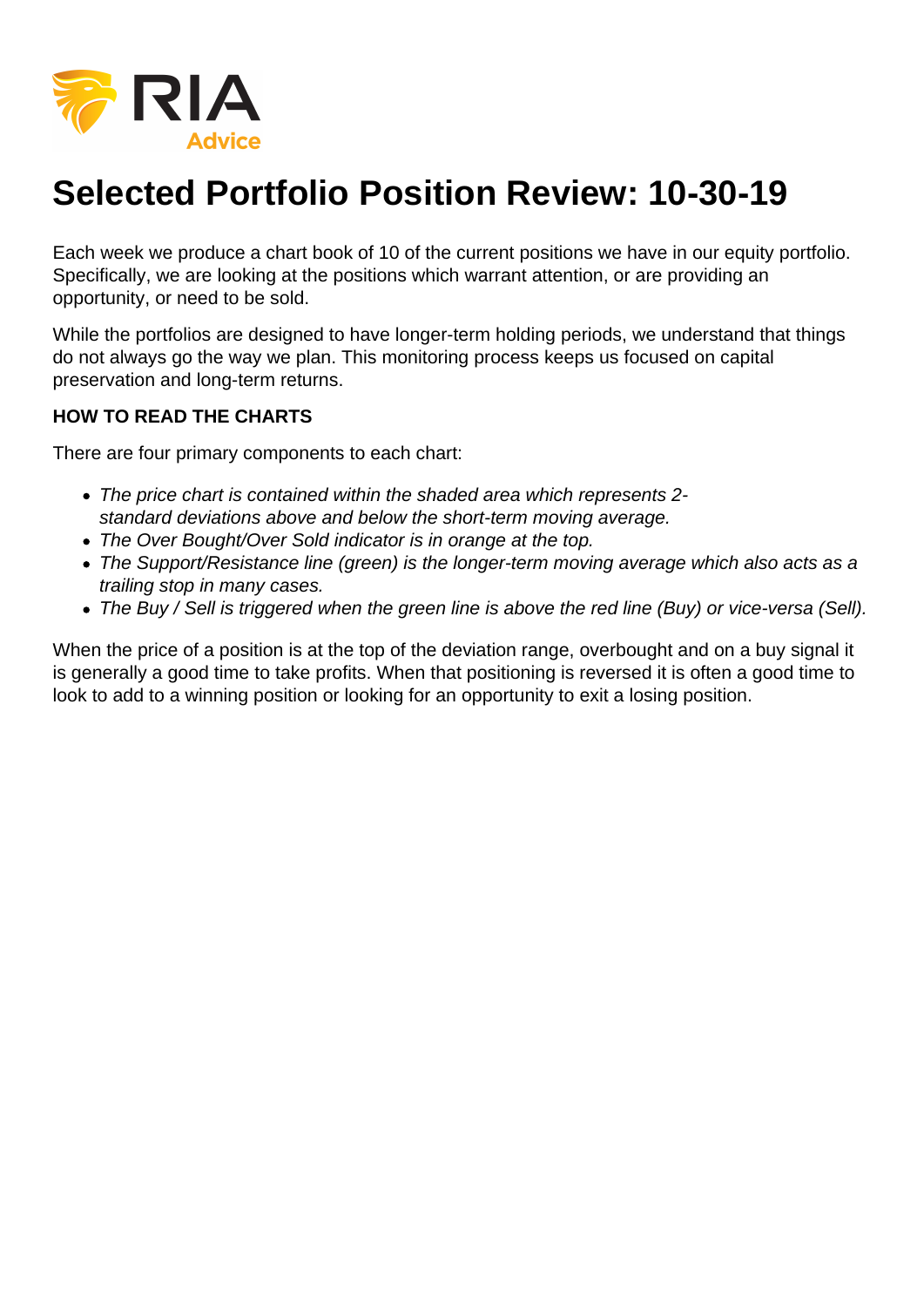With this basic tutorial, we will now review some of positions in our Equity Portfolio which are either a concern, an opportunity, or are doing something interesting.

As we are in the process of adjusting portfolio exposures, we will review our recent portfolio additions and the things we are either watching or looking to add or reduce.

XOM - Exxon Mobil (Bought)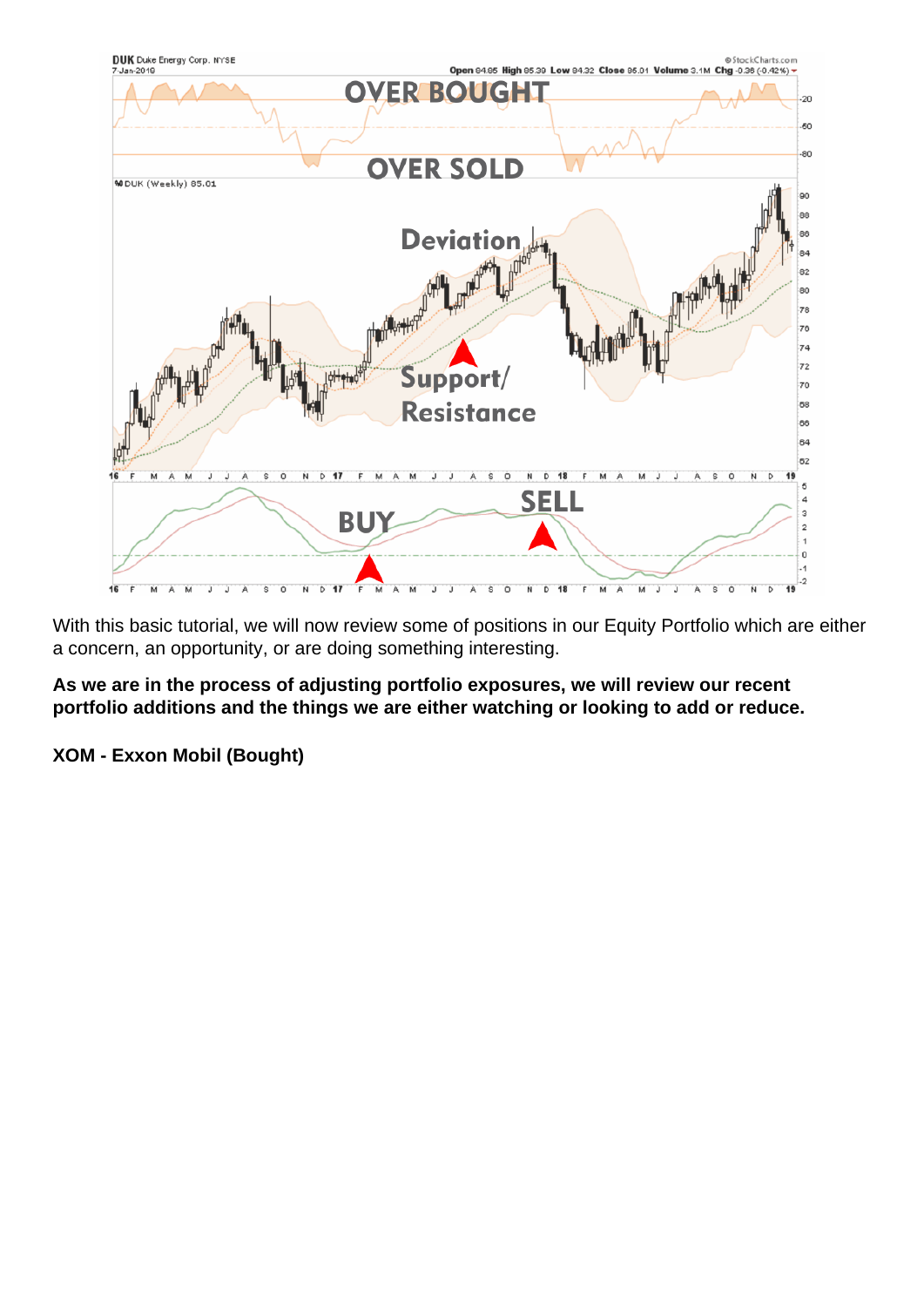- As discussed last week, with XOM deeply oversold, and the energy sector deeply out of favor, there is actual value in the position. With a 5% dividend yield we can afford to wait for a turn.
- We are still carrying a stop-loss on the position if our thesis doesn't work out, but if there is a rally into the end of the year, we should see Energy pick up performance.
- We added 1/2 position taking the total position to full weight. The position can still be bought.
- Stop is set at \$66

MU - Micron Technologies (Bought)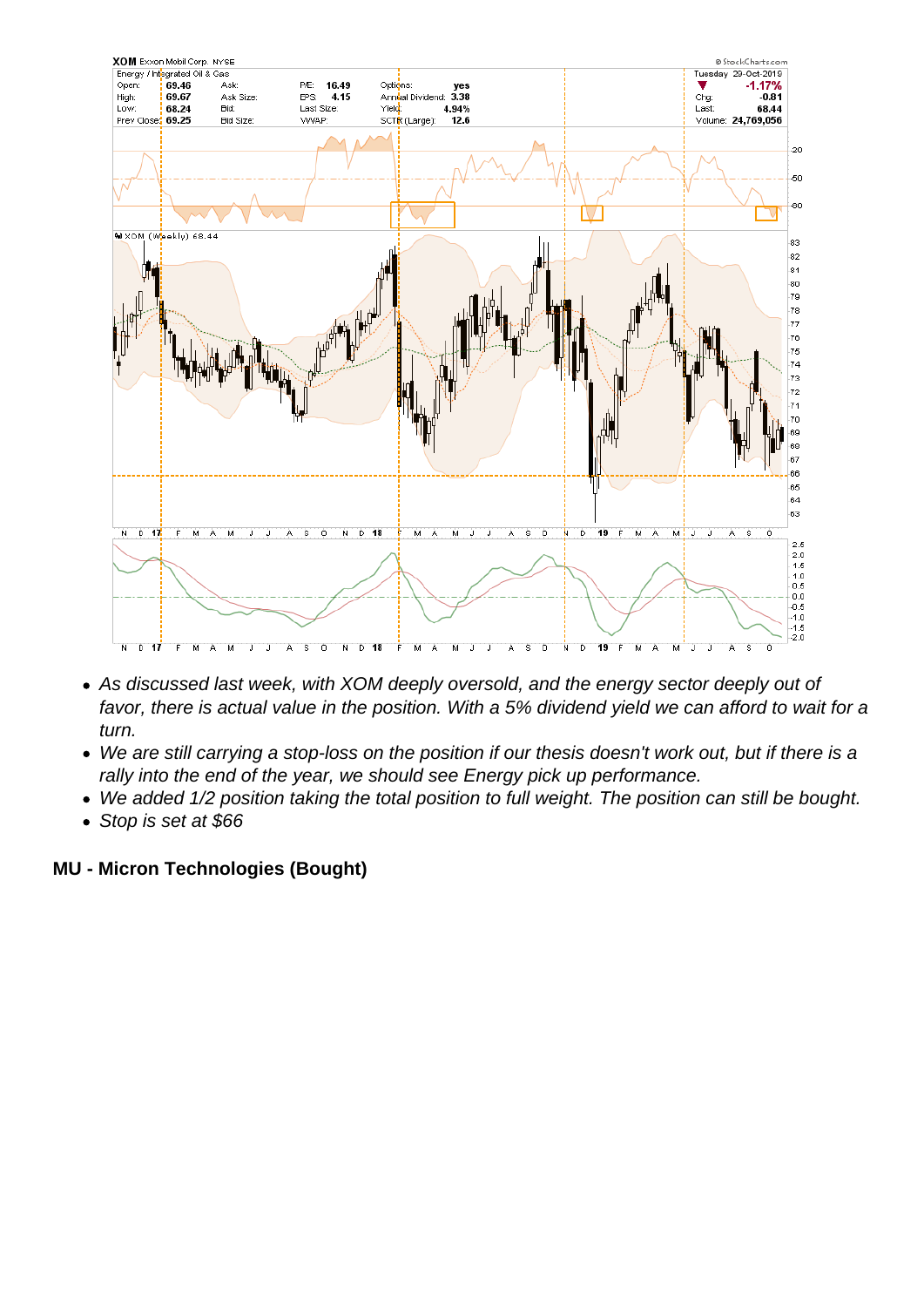- MU has improved in performance, and a removal of tariffs will likely clear the way for a move higher in semi-conductors.
- With a P/E of 8, we like the valuation, and MU has now established a positive trend and held support.
- There is some tough resistance at \$50, and we are watching that carefully.
- We added a full position to the portfolio on expectations of a push higher. The position can still be added at currently levels.
- Stop is moved up to \$42.50.

AMZN - Amazon.com (Bought)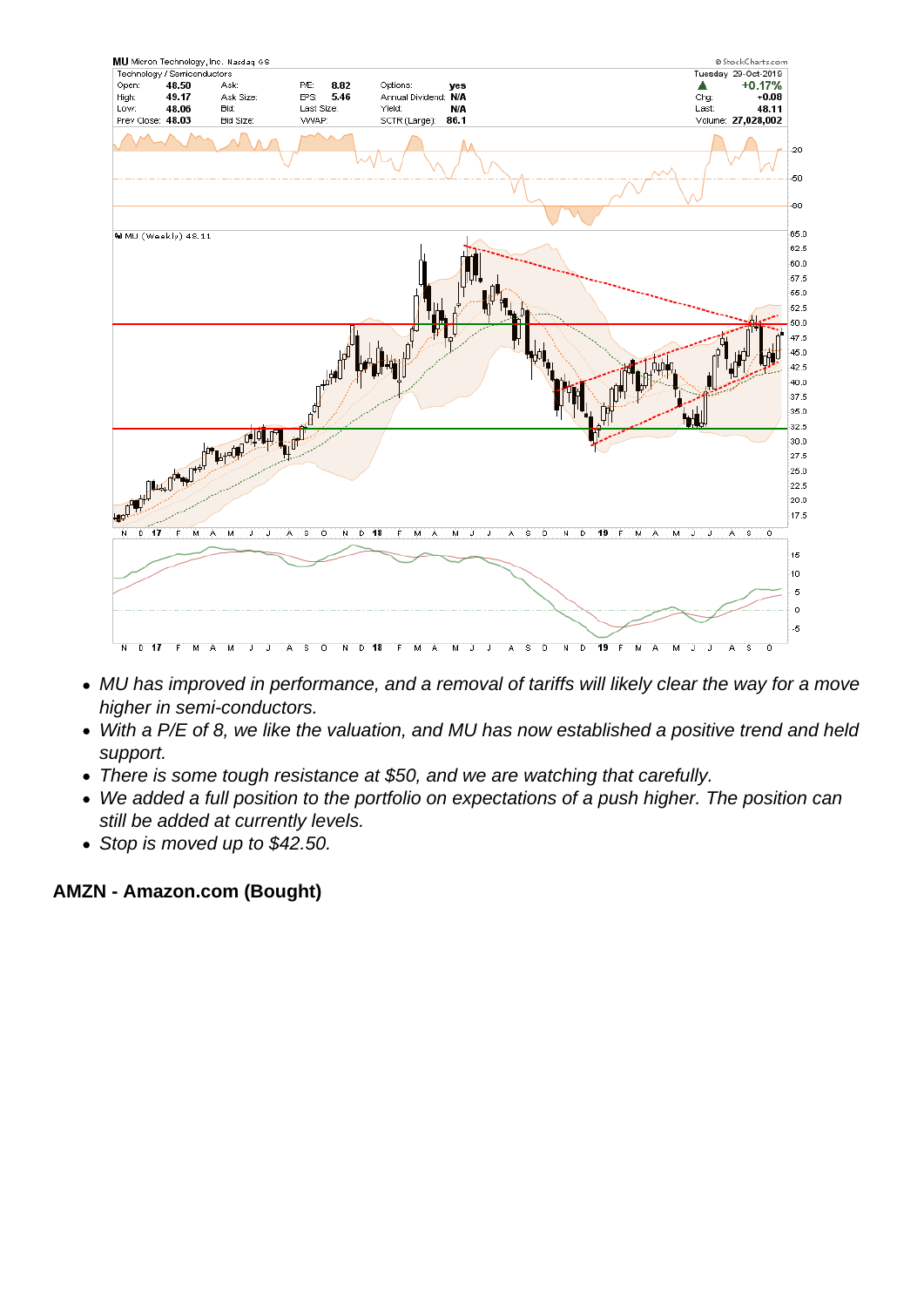- We added a position in AMZN for the end of year shopping season. We got a little worried following the earnings announcement, but revenue growth remained solid.
- AMZN tends to perform better during the shopping season, and with the very oversold condition, the risk/reward is descent for now.
- The long-term trend remains positive and a move above \$1850 should clear the way to old highs. A position can still be added.
- We added a full position.
- Stop loss is set at \$1700

ABBV - Abbvie Corp. (Bought)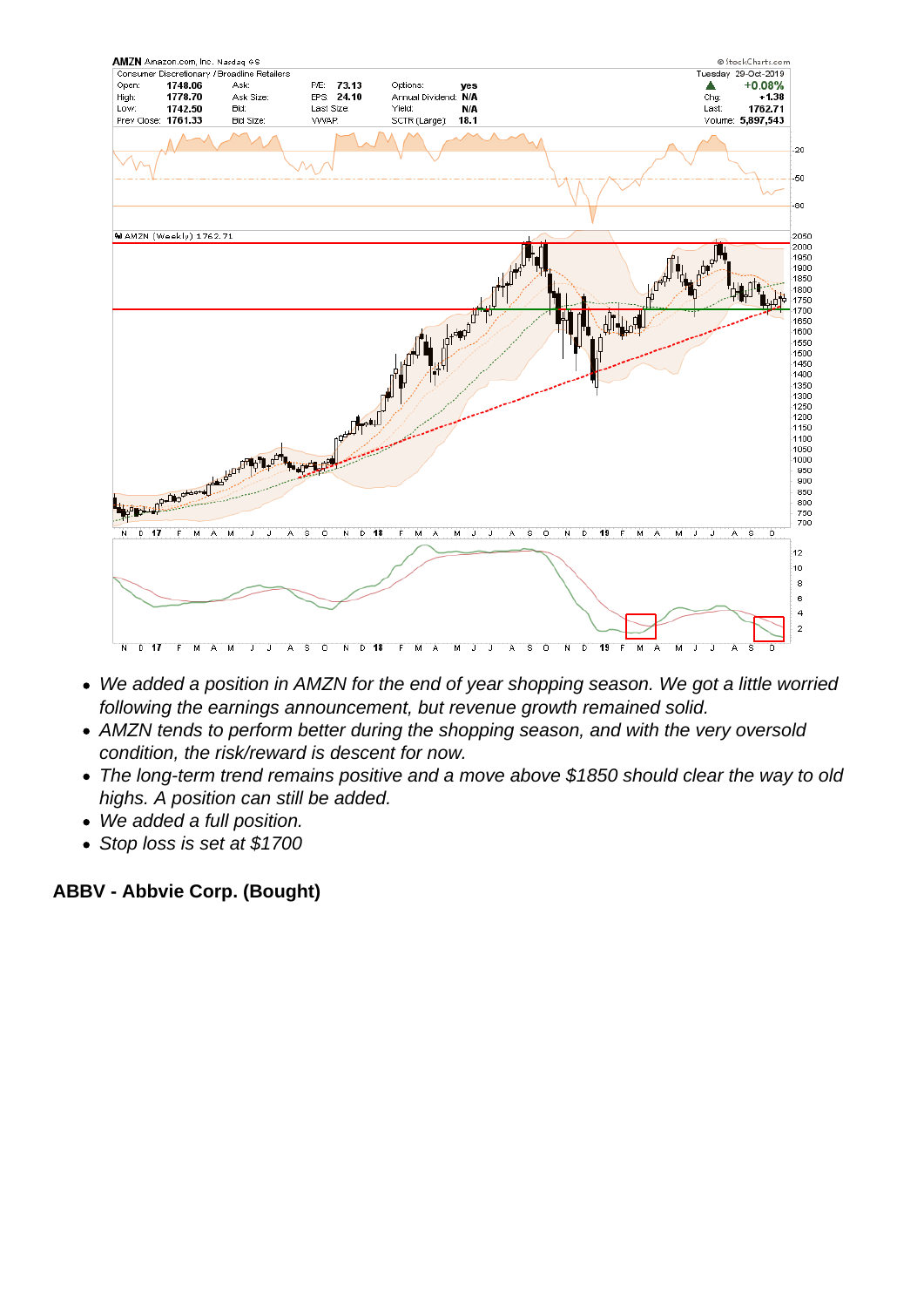- ABBV has had a massive correction and is deeply oversold.
- With a buy signal recently triggered and breaking above resistance and the downtrend line from the old highs, we have added 1/2 position.
- We will scale into ABBV on opportunity and in the meantime we like the 5% yield on the position to pay us while we wait.
- A 1/2 position can still be added.
- Stop loss is set at \$65

KHC - Kraft Heinz (Add)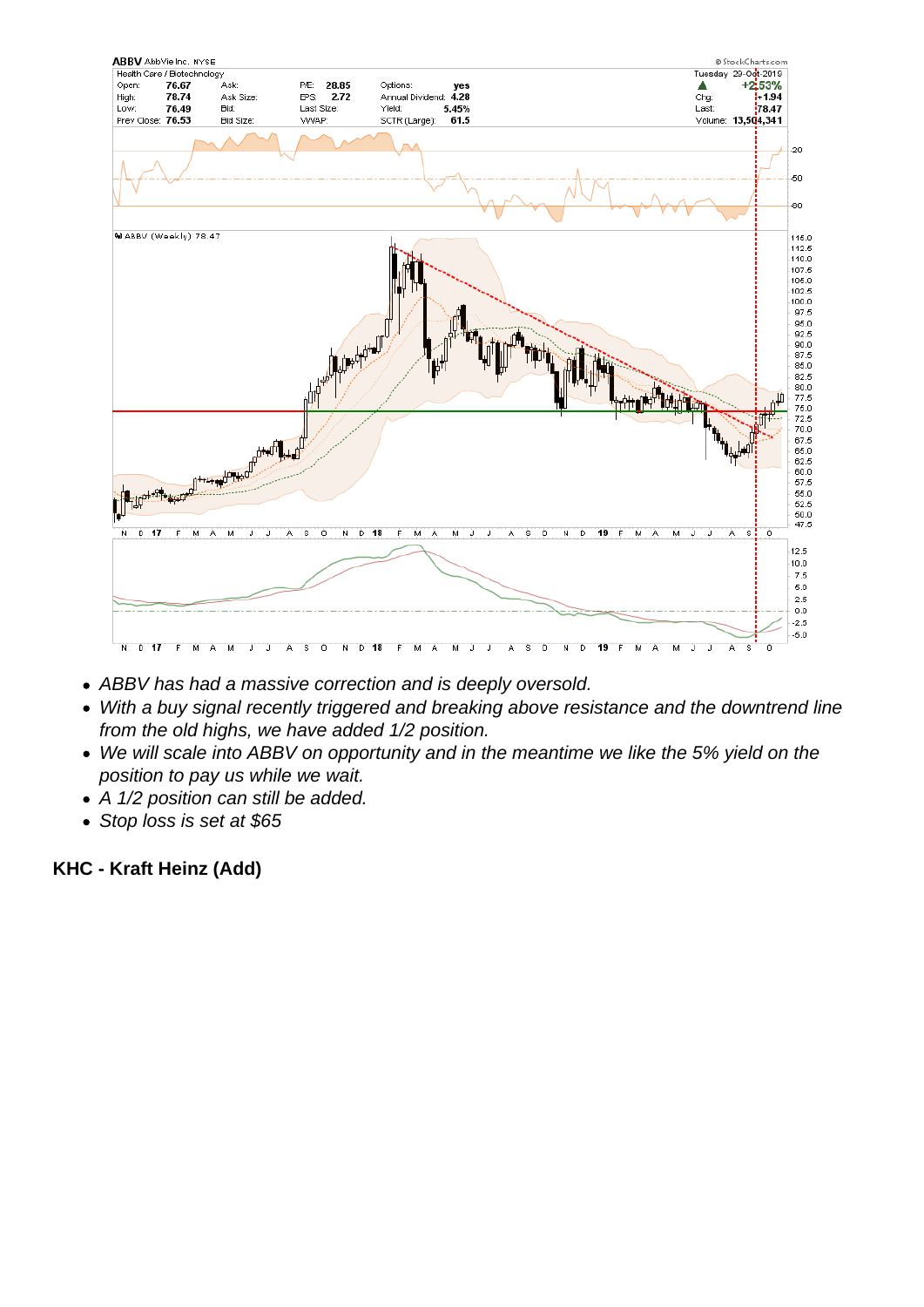- Last week we talked about our speculative turnaround story in KHC. We still think that is the case and we will add a "trading position" to the portfolio.
- With a 6% yield, and the stock turning higher, we are liking the position more.
- This is a speculative trade set up with a tight stop at recent lows.
- We have not added a position as of yet.

NSC - Norfolk Southern (Add)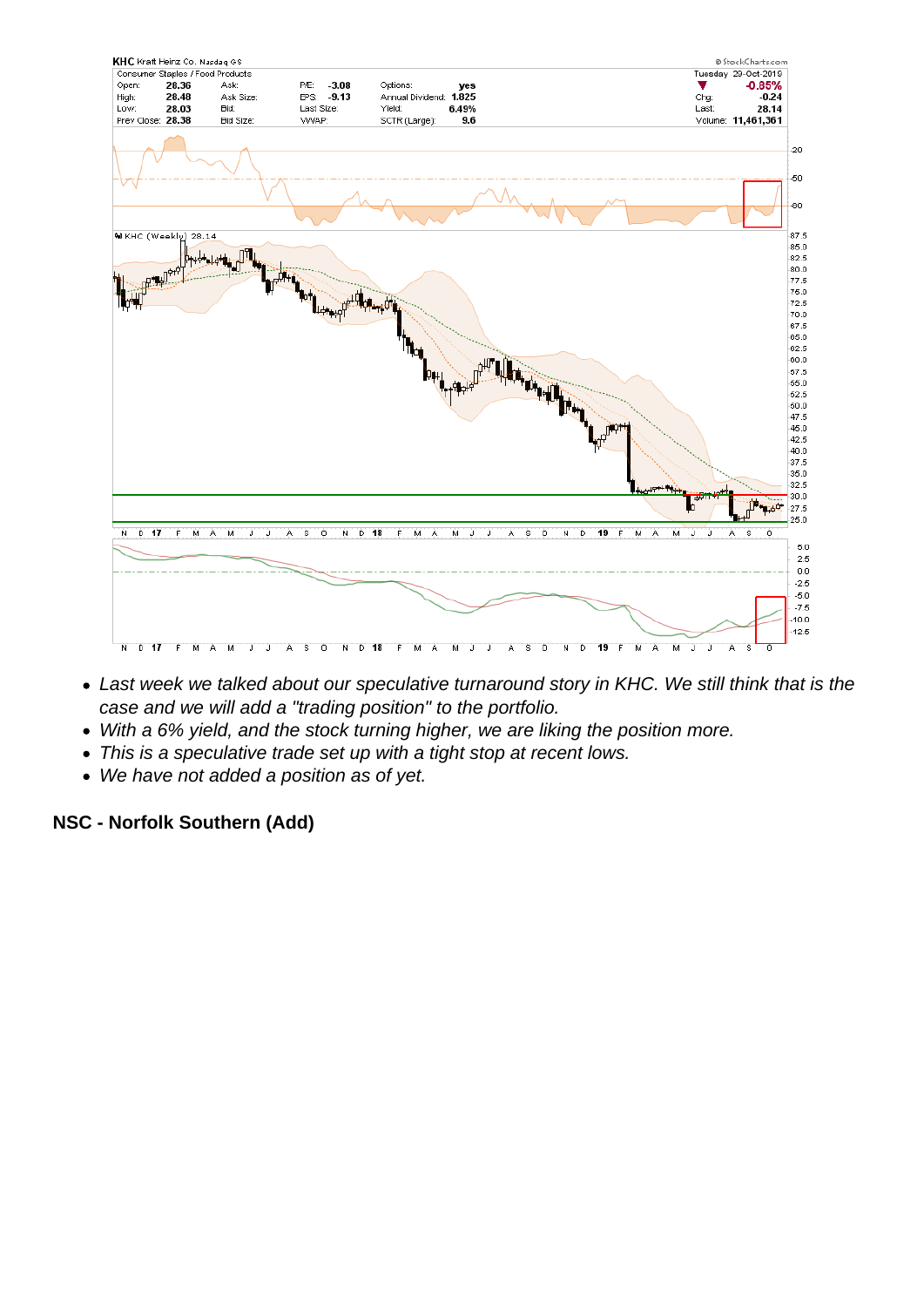- NSC has been a volatile but good performer for us. We have taken profits previously, but now the stock is just extremely oversold.
- The resolution of the trade war should help improve the prospects for NSC which transport a lot of commodities and manufactured materials.
- We would like to see the buy signal registered and the stock move above moving average resistance before we add to the holdings.
- Stop loss remains at \$170

MDLZ - Mondelez (Under Review)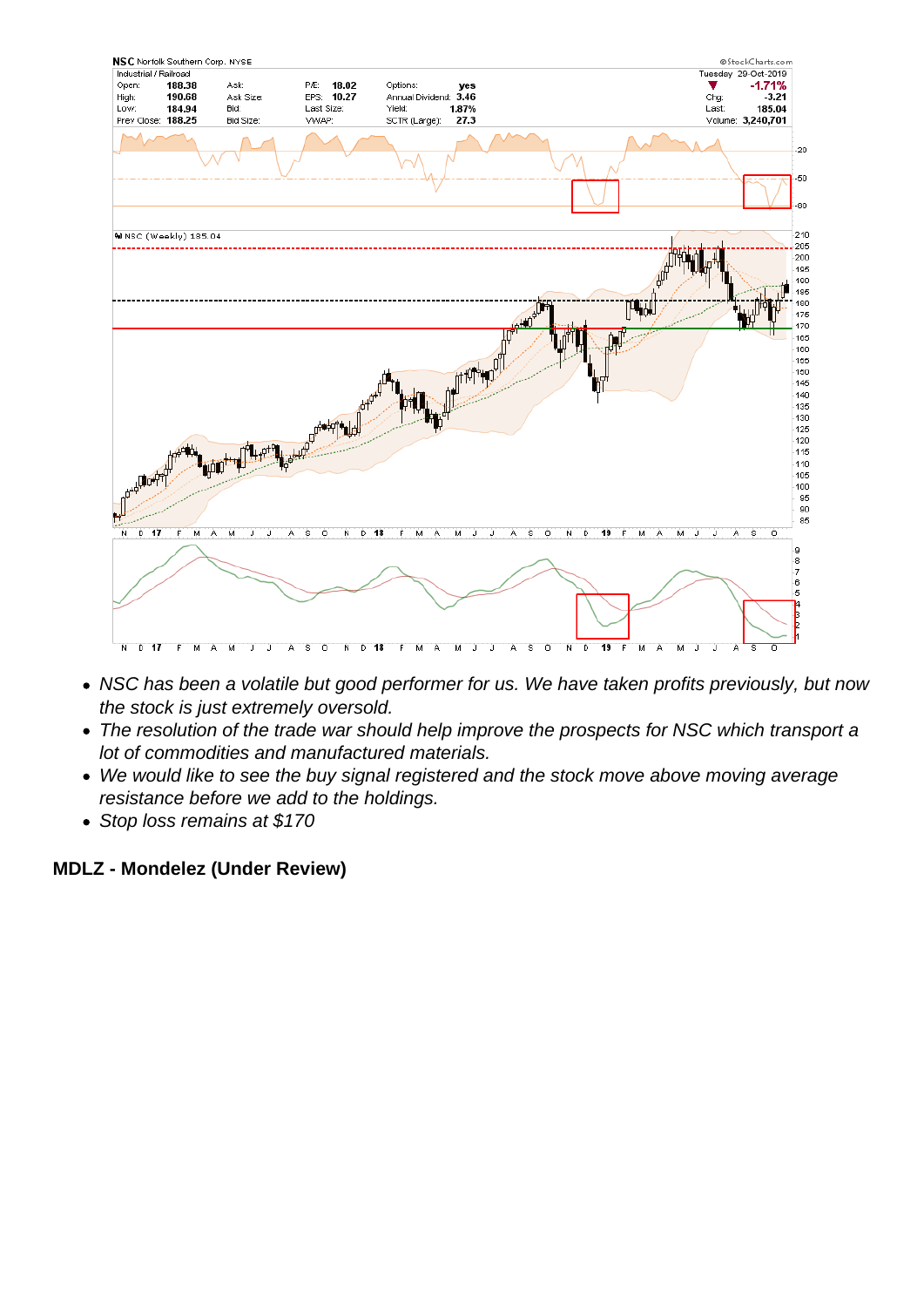- Mondelez has broken initial support but is holding its longer-term moving average.
- We have taken profits in the position previously, so we can be a little patient here.
- If performance doesn't pick up, or if moving average support is broken, we will cut the position down to capture gains.
- Stop-loss remains at \$52

MSFT - Microsoft Corp. (Add)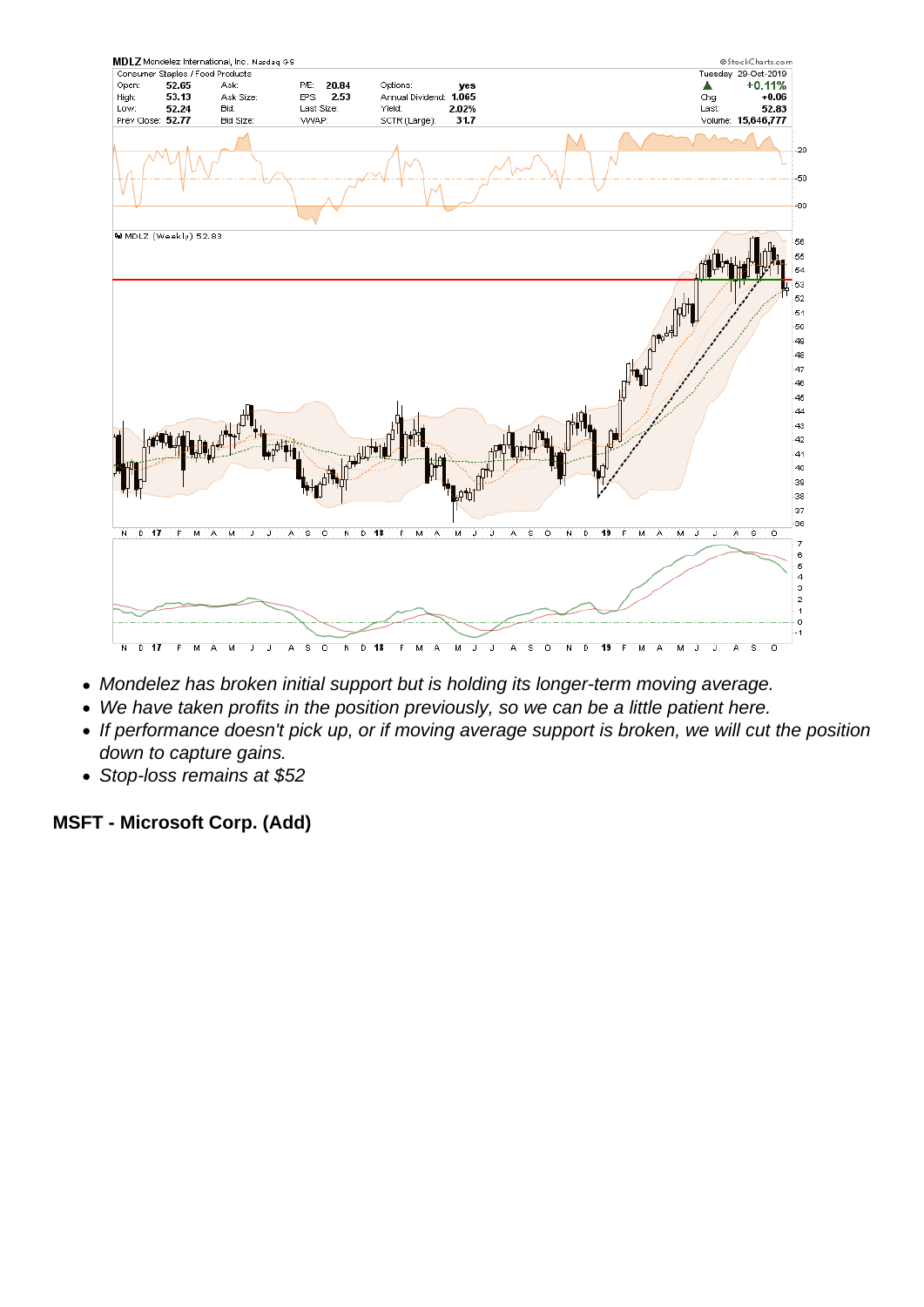- MSFT has been a great performer for us and after several months of consolidation the breakout to the upside gives us an opportunity to add to our holdings.
- We would like to see a successful test of the breakout to confirm a move higher before adding to our holdings.
- Stop loss moved up to \$132.50

PFE - Pfizer, Inc. (Watch List)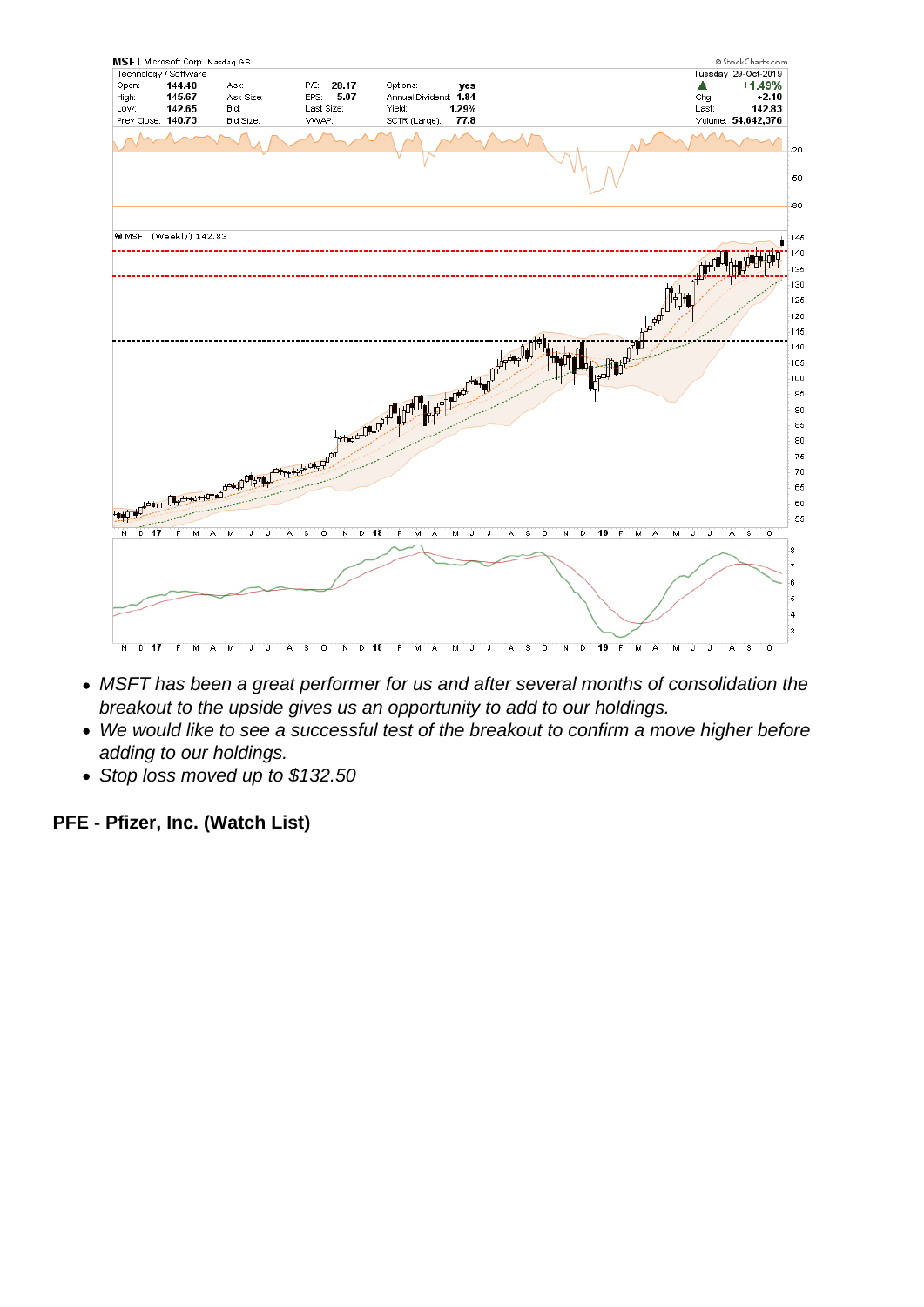- PFE has been moved to our watch list following improved earnings. With a dividend yield of over 3%, the fundamentals are compelling along with a deep oversold condition.
- We would like to see the buy signal trigger to add to our holdings.
- We have added a LOT of yield to the portfolio this year to increase our total return. PFE plays into the allocation.
- Stop loss will be set at \$34

MDYV - Mid-Cap Value (Add)